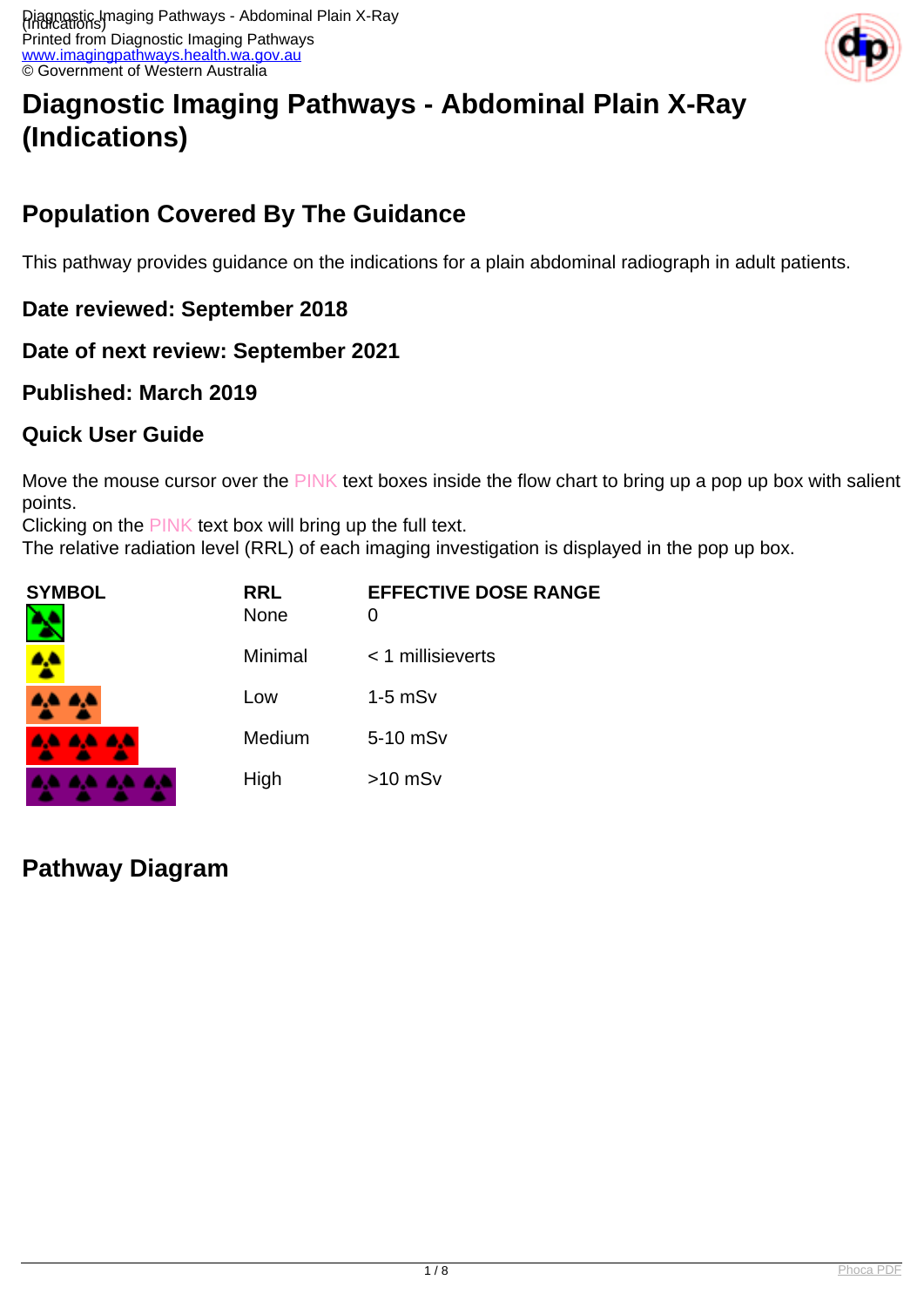#### Diagnostic Imaging Pathways - Abdominal Plain X-Ray (Indications) Printed from Diagnostic Imaging Pathways [www.imagingpathways.health.wa.gov.au](http://www.imagingpathways.health.wa.gov.au/) © Government of Western Australia





### **Image Gallery**

Note: Images coming soon

### **Teaching Points**

- Plain films may be appropriate for evaluation of:
	- A suspected radiopaque foreign body
	- Renal tract calculi for follow-up, if calculi have been visible on previous radiographs
	- Suspected bowel obstruction
	- Suspected perforation
	- Moderate-severe undifferentiated abdominal pain
- If logistics allow, low-dose non-enhanced CT should be performed for moderate-severe undifferentiated abdominal pain as considerably more diagnostic information can be obtained with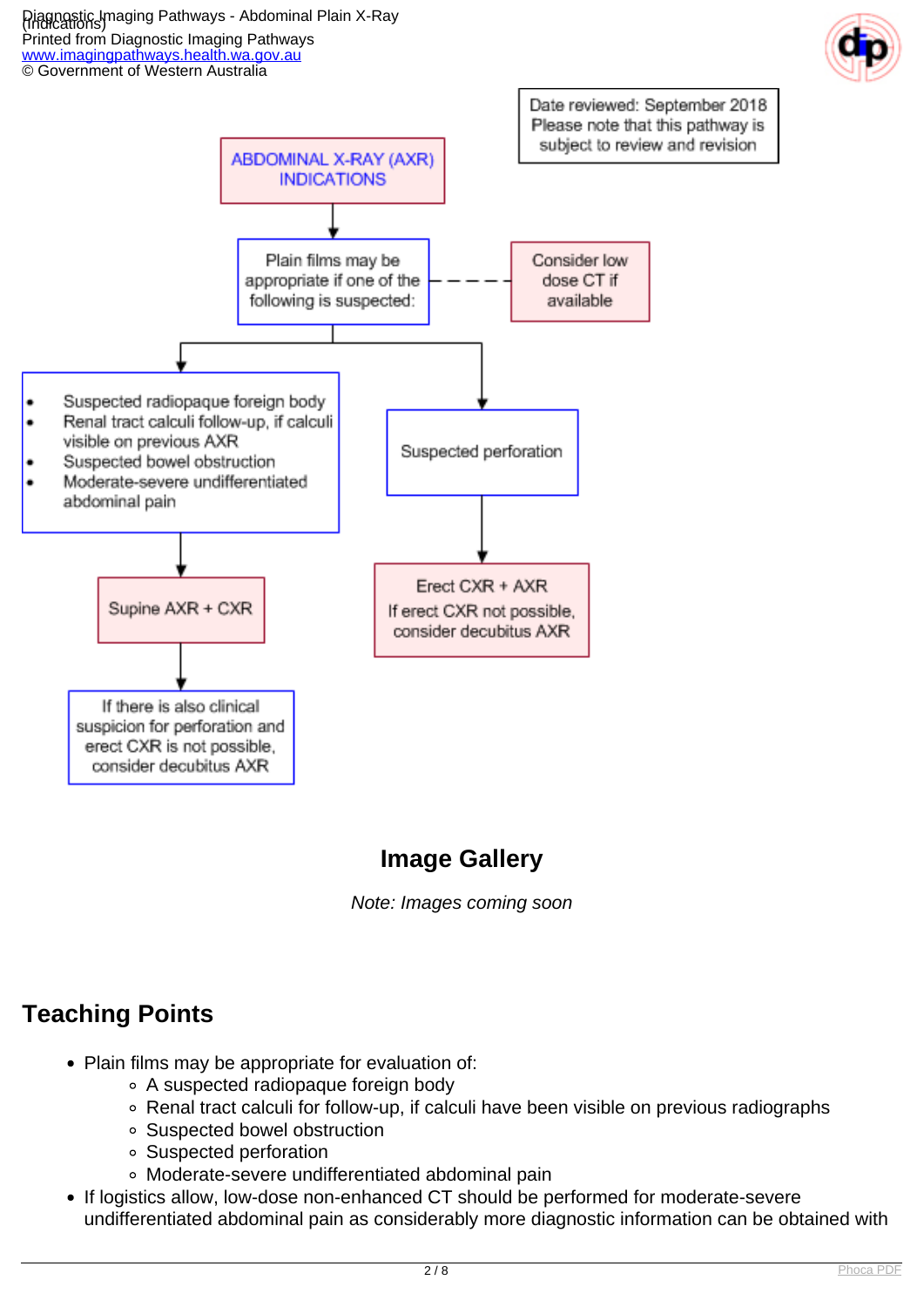

very little increase in dose

### **Indications for Plain Abdominal Radiograph (AXR)**

- The current utility of AXR is debated  $1$
- Recommendations for radiography: [2](index.php?option=com_content&view=article&id=60&tab=references#2)
	- Avoid radiography for conditions unlikely to be associated with radiographic signs
	- Avoid radiography in women of reproductive age group, unless a strong indication exists, and only after pregnancy has been excluded
	- Avoid radiography where it will not lead to a change in management
	- If radiography is indicated, request only a supine abdomen or a supine abdomen and erect chest radiograph (or decubitus AXR if this is not possible). A complementary view, such as erect an AXR, is to be requested only after reviewing the initial film
- Several studies have demonstrated the overuse of AXRs [3-5](index.php?option=com_content&view=article&id=60&tab=references#3) and that the use of guidelines can significantly reduce the number of AXRs performed without missing diagnoses  $6.7$
- AXRs are low-yield [1](index.php?option=com_content&view=article&id=60&tab=references#1)
	- A prospective study by Thomas et al showed that about 77% films were normal, increasing to 84% if unrelated or unsuspected findings were considered [8](index.php?option=com_content&view=article&id=60&tab=references#8)
	- Even 25 years later, Kellow et al (2008), in their retrospective study of 874 patients presenting to the Emergency Department, showed that 81% had normal or non-specific abdominal radiograph results [9](index.php?option=com_content&view=article&id=60&tab=references#9)
- AXRs infrequently change management
	- A cohort study of 1021 patients found that AXR resulted in a change to a correct diagnosis in only 4% of patients, and increased diagnostic confidence in only a third of unchanged diagnoses [10](index.php?option=com_content&view=article&id=60&tab=references#10)
	- In their review of 277 cases, Lee showed that plain abdominal radiographs were not helpful in 57% and were misleading in another 1% [11](index.php?option=com_content&view=article&id=60&tab=references#11)
- Plain abdominal radiographs have little or no role in diagnosis or further investigation of gastrointestinal haemorrhage, peptic ulcer, appendicitis, urinary tract infection or non-specific abdominal pain  $1,7,8,12-15$  $1,7,8,12-15$  $1,7,8,12-15$
- Other circumstances:
- **Foreign bodies**: AXR is sensitive and specific for foreign bodies dependent on their nature; AXR should only performed where the foreign body has clinical relevance, such as being poisonous, sharp or otherwise symptomatic. [15](index.php?option=com_content&view=article&id=60&tab=references#15) AXR may also be used to check the position of abdominal catheters [9](index.php?option=com_content&view=article&id=60&tab=references#9)
- **Small bowel obstruction (SBO)**: AXR has traditionally been the first imaging investigation but evidence for its value is variable [16](index.php?option=com_content&view=article&id=60&tab=references#16)
	- $\circ$  Some studies report accuracy approaching 80-90%, [17,18](index.php?option=com_content&view=article&id=60&tab=references#17) similar to CT, [19](index.php?option=com_content&view=article&id=60&tab=references#19) while others reported AXR to be of little or no help; [20,21](index.php?option=com_content&view=article&id=60&tab=references#20) one study found AXR to be misleading in 20-40% of patients [22](index.php?option=com_content&view=article&id=60&tab=references#22)
	- Although AXR may have a relative high accuracy for detecting SBO, CT provides much more information about the site, cause and complications of SBO, so AXR is unlikely to be definitive. In suspected SBO patients, AXR may just prolong the evaluation period while adding radiation exposure [1](index.php?option=com_content&view=article&id=60&tab=references#1),[16](index.php?option=com_content&view=article&id=60&tab=references#16)
	- $\circ$  Some guidelines suggest that SBO may be an indication for AXR [6](index.php?option=com_content&view=article&id=60&tab=references#6)[,19,](index.php?option=com_content&view=article&id=60&tab=references#19)[23-26,](index.php?option=com_content&view=article&id=60&tab=references#23) while others suggest that AXR may be of more use to monitor the evolution of obstruction [1](index.php?option=com_content&view=article&id=60&tab=references#1)
- **Urolithiasis**: Low-dose non-contrast CT is usually more appropriate to evaluate patients with suspected ureteric colic, however in a patient with recurrent symptoms, if a stone can be seen on AXR of the kidneys, ureters and bladder (KUB) then a repeat KUB might provide information at a much lower dose. [27](index.php?option=com_content&view=article&id=60&tab=references#27) KUB may also be useful to follow up patients after lithotripsy [28](index.php?option=com_content&view=article&id=60&tab=references#28)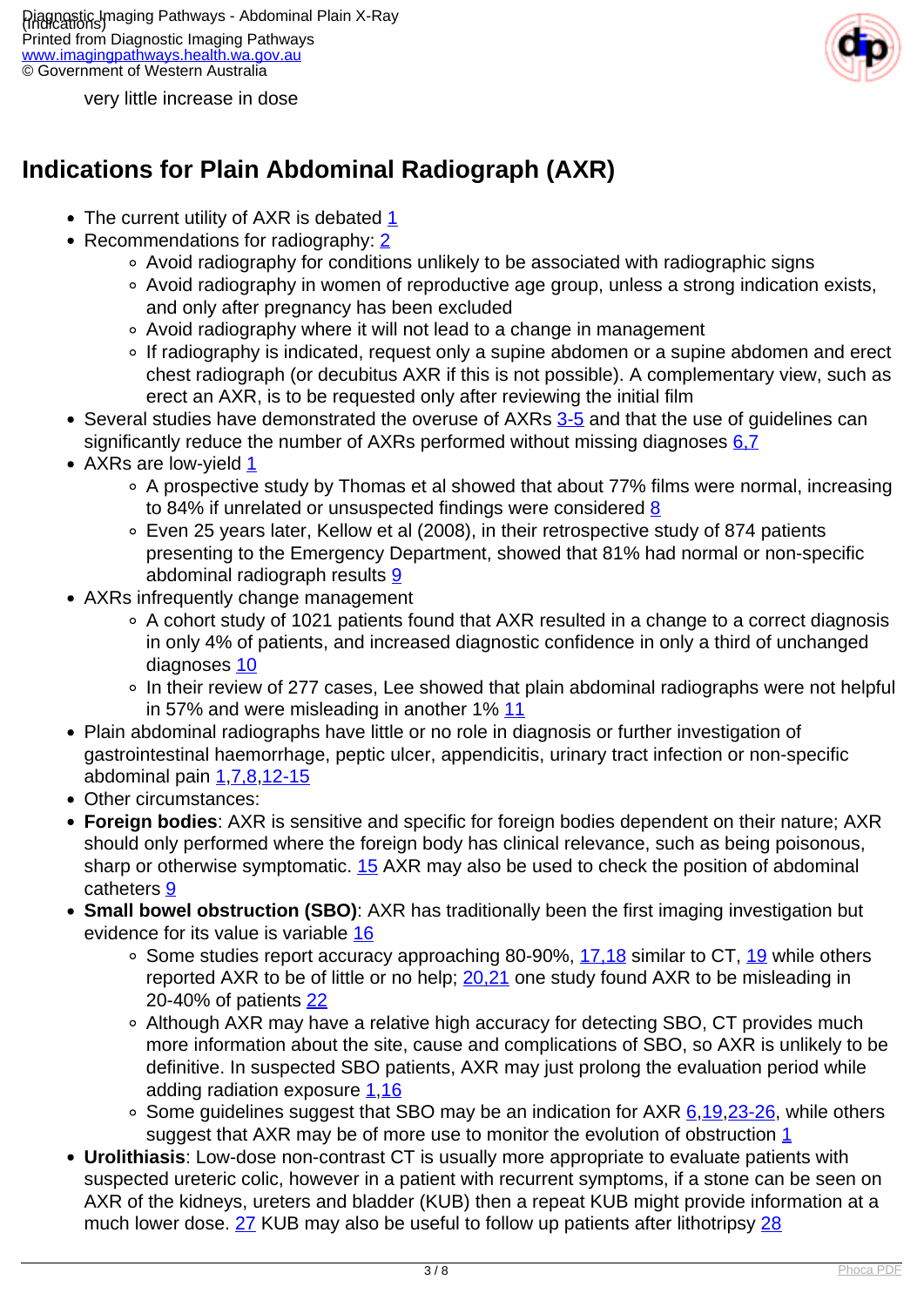

- **Moderate-severe undifferentiated abdominal pain**: AXR may be appropriate in acute nonlocalised abdominal pain. [29](index.php?option=com_content&view=article&id=60&tab=references#29) As previously mentioned, studies suggest that AXR in undifferentiated abdominal pain rarely changes management  $10$  and does not change the accuracy of clinical diagnosis. [30,31](index.php?option=com_content&view=article&id=60&tab=references#30) Two studies have shown that low-dose CT can provide better clinical information than abdominal radiographs with as little as twice the radiation dose of AXR, without contrast [30,32](index.php?option=com_content&view=article&id=60&tab=references#30)
- **Perforation**: reported sensitivities range from 15% [10](index.php?option=com_content&view=article&id=60&tab=references#10) to 85%; [33](index.php?option=com_content&view=article&id=60&tab=references#33) lack of free air on plain radiography does not rule out perforation.  $34$  A number of guidelines suggest that AXR is appropriate to evaluate suspected perforation. [23,26,33,35](index.php?option=com_content&view=article&id=60&tab=references#23) Alternatively, CT is more sensitive and also gives information about the location and cause which are relevant for planning a surgical approach so in the review by Artigas Martin et al, AXR was not recommended to evaluate suspected perforation [1](index.php?option=com_content&view=article&id=60&tab=references#1)
- **Trauma**: The use of AXR in trauma has been mostly replaced by the Focussed Assessment with Sonography for Trauma (FAST) scan, although plain radiography may still be used when this is not available [36](index.php?option=com_content&view=article&id=60&tab=references#36)
- **Constipation**: There is a paucity of evidence addressing the role of AXR in adults with constipation. [37](index.php?option=com_content&view=article&id=60&tab=references#37) A small cross-sectional study failed to show a strong correlation between radiographic and clinical constipation scores [38](index.php?option=com_content&view=article&id=60&tab=references#38)

## **Erect Chest Radiograph (CXR)**

- A retrospective study of 250 surgically confirmed cases of hollow organ perforation found the sensitivity of erect CXR to be 85.1% compared to 80.4% for supine AXR and 98.0% for left decubitus AXR for the detection of pneumoperitoneum, though neither difference reached statistical significance [33](index.php?option=com_content&view=article&id=60&tab=references#33)
- Lateral decubitus AXR should be considered to evaluate for perforation if erect CXR is not possible
- Reported sensitivities of AXR for perforation range from 15% [10](index.php?option=com_content&view=article&id=60&tab=references#10) to 85%; [33](index.php?option=com_content&view=article&id=60&tab=references#33) lack of free air on plain radiography does not rule out perforation.  $34$  A number of guidelines suggest that AXR is appropriate to evaluate suspected perforation. [23,26,33,35](index.php?option=com_content&view=article&id=60&tab=references#23) Alternatively, CT is more sensitive and also gives information about the location and cause which are relevant for planning a surgical approach so in the review by Artigas Martin et al, AXR was not recommended to evaluate suspected perforation [1](index.php?option=com_content&view=article&id=60&tab=references#1)

# **Low-Dose Computed Tomography (LDCT)**

- Several studies have validated the feasibility of non-enhanced LDCT as an alternative to AXR
- LDCT protocols have achieved doses as low as the dose of two or three abdominal radiograph series [30,32,39](index.php?option=com_content&view=article&id=60&tab=references#30) and more recently Alshamari et al achieved an effective LDCT dose of 1.2mSv, which was comparable to 1.0mSv for AXR. [40](index.php?option=com_content&view=article&id=60&tab=references#40) One study found that patients who underwent AXR had more subsequent AXRs which resulted in similar total radiation doses for both strategies, even when initial LDCT dose was higher [30](index.php?option=com_content&view=article&id=60&tab=references#30)
- Compared to AXR, LDCT gave more correct diagnoses [30,32](index.php?option=com_content&view=article&id=60&tab=references#30) and demonstrated superior sensitivity and positive predictive value [39,40](index.php?option=com_content&view=article&id=60&tab=references#39)
- LDCT with dose less than 2.5mSv was found to have comparable accuracy to standard-dose CT, though obese patients may still require larger doses to achieve adequate diagnostic images [41](index.php?option=com_content&view=article&id=60&tab=references#41)
- Although evidence suggests that LDCT provides higher diagnostic yield at comparable doses to AXR, logistical factors such as availability of CT scanners and reporting expertise may prevent AXR from being replaced by LDCT
- Where logistics allow, non-enhanced LDCT is recommended in place of AXR for the evaluation of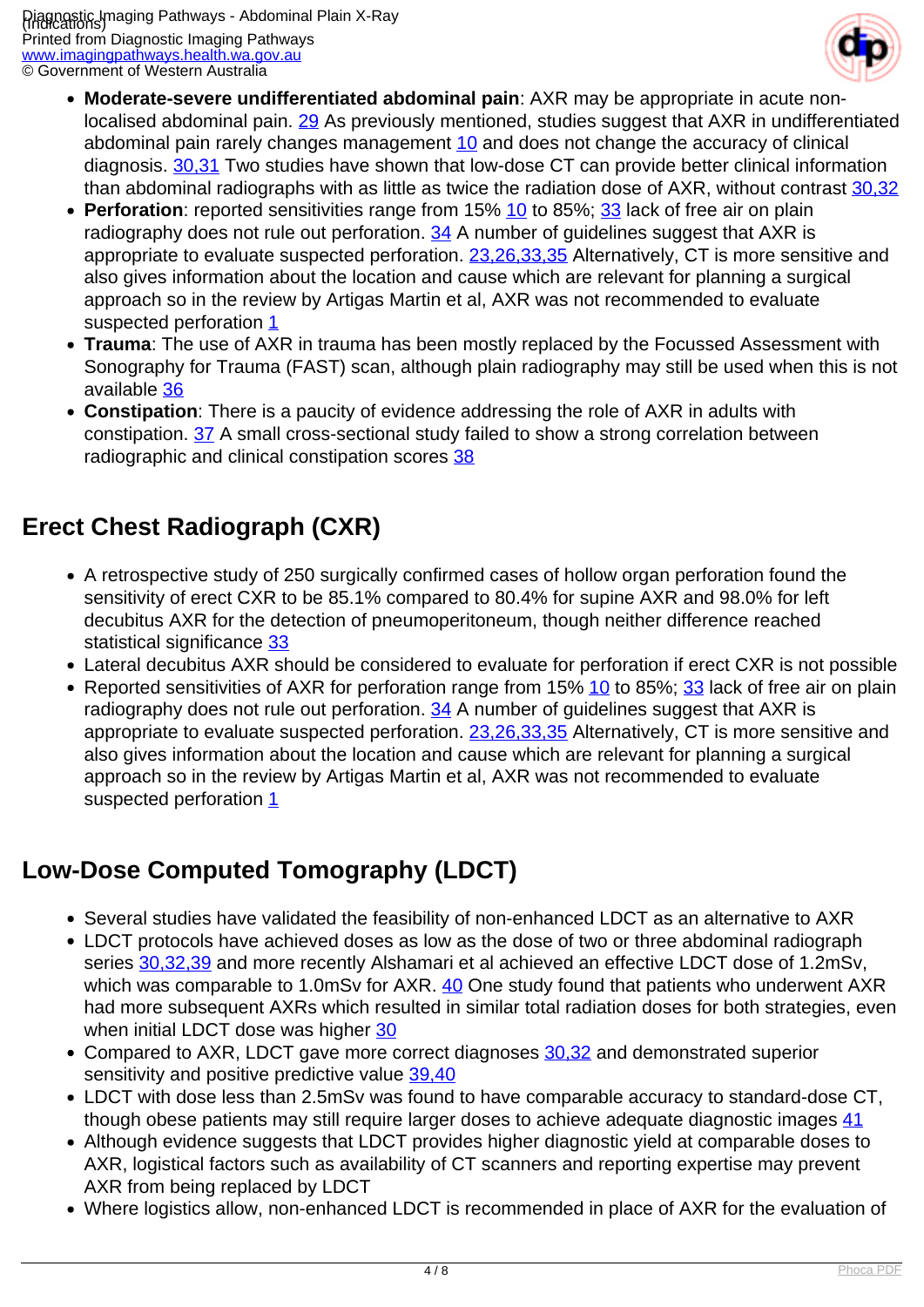

moderate-severe undifferentiated abdominal pain. AXR has been found to have low value in this setting [10](index.php?option=com_content&view=article&id=60&tab=references#10),[30,31](index.php?option=com_content&view=article&id=60&tab=references#30)

### **References**

References are graded from Level I to V according to the Oxford Centre for Evidence-Based Medicine, Levels of Evidence. [Download the document](http://www.cebm.net/wp-content/uploads/2014/06/CEBM-Levels-of-Evidence-2.1.pdf)

- 1. Artigas Martin JM, Marti de Gracia M, Rodriguez Torres C, Marquina Martinez D, Parrilla Herranz P. **Routine abdominal x-rays in the emergency department: a thing of the past?** Radiologia. 2015;57(5):380-90. (Review article). [View the reference](http://www.elsevier.es/en-revista-radiologia-english-edition--419-articulo-routine-abdominal-x-rays-in-emergency-S2173510715000543#bib0300)
- 2. Greene CS. **Indications for plain abdominal radiography in the emergency department.** Ann Emerg Med. 1986;15(3):257-60. (Review article). [View the reference](https://www.ncbi.nlm.nih.gov/pubmed/3511788)
- 3. Karkhanis S, Medcalf J. **Plain abdomen radiographs: the right view?** Eur J Emerg Med. 2009;16(5):267-70. (Level III evidence). [View the reference](https://www.ncbi.nlm.nih.gov/pubmed/19318961)
- 4. Morris-Stiff G, Stiff RE, Morris-Stiff H. **Abdominal radiograph requesting in the setting of acute abdominal pain: temporal trends and appropriateness of requesting.** Ann R Coll Surg Engl. 2006;88(3):270-4. (Level II evidence). [View the reference](http://www.ncbi.nlm.nih.gov/pmc/articles/PMC1963673/)
- 5. Wakai A. **Plain abdominal radiographs in acute medical emergencies: an abused investigation?** Postgrad Med J. 2002;78(925):698-9. (Level II evidence). [View the reference](http://www.ncbi.nlm.nih.gov/pmc/articles/PMC1742551/)
- 6. Eisenberg RL, Heineken P, Hedgcock MW, Federle M, Goldberg HI. **Evaluation of plain abdominal radiographs in the diagnosis of abdominal pain.** Ann Surg. 1983;197(4):464-9. (Level II evidence). [View the reference](http://www.ncbi.nlm.nih.gov/pmc/articles/PMC1352763/)
- 7. Jelinek GA, Banham ND. **Reducing the use of plain abdominal radiographs in an emergency** department. Arch Emerg Med. 1990;7(4):241-5. (Level II evidence). [View the reference](http://www.ncbi.nlm.nih.gov/pmc/articles/PMC1285718/)
- 8. McCook TA, Ravin CE, Rice RP. **Abdominal radiography in the emergency department: a prospective analysis.** Ann Emerg Med. 1982;11(1):7-8. (Level II evidence). [View the reference](https://www.ncbi.nlm.nih.gov/pubmed/6976766)
- 9. Kellow ZS, MacInnes M, Kurzencwyg D, Rawal S, Jaffer R, Kovacina B, et al. **The role of abdominal radiography in the evaluation of the nontrauma emergency patient.** Radiology. 2008;248(3):887-93. (Level III evidence). [View the reference](https://www.ncbi.nlm.nih.gov/pubmed/18710981)
- 10. van Randen A, Lameris W, Luitse JS, Gorzeman M, Hesselink EJ, Dolmans DE, et al. **The role of plain radiographs in patients with acute abdominal pain at the ED.** Am J Emerg Med. 2011;29(6):582-9.e2. (Level III evidence). [View the reference](https://www.ncbi.nlm.nih.gov/pubmed/20825832)
- 11. Lee PW. **The plain x-ray in the acute abdomen: a surgeon's evaluation.** Br J Surg. 1976:63(10):763-6. (Level III evidence). [View the reference](https://www.ncbi.nlm.nih.gov/pubmed/990697)
- 12. Anyanwu AC, Moalypour SM. **Are abdominal radiographs still overutilized in the assessment of acute abdominal pain? A district general hospital audit.** J R Coll Surg Edinb. 1998;43(4):267-70. (Level III evidence). [View the reference](https://www.ncbi.nlm.nih.gov/pubmed/9735654)
- 13. Campbell JP, Gunn AA. **Plain abdominal radiographs and acute abdominal pain.** Br J Surg. 1988;75(6):554-6. (Level III evidence). [View the reference](https://www.ncbi.nlm.nih.gov/pubmed/3395821)
- 14. Brewer BJ, Golden GT, Hitch DC, Rudolf LE, Wangensteen SL. **Abdominal pain. An analysis of 1,000 consecutive cases in a university hospital emergency room.** Am J Surg. 1976;131(2):219-23. (Level II evidence). [View the reference](https://www.ncbi.nlm.nih.gov/pubmed/1251963)
- 15. Gans SL, Stoker J, Boermeester MA. **Plain abdominal radiography in acute abdominal pain; past, present, and future.** International Journal of General Medicine. 2012;5:525-33. (Review article). [View the reference](http://www.ncbi.nlm.nih.gov/pmc/articles/PMC3396109/)
- 16. **ACR appropriateness criteria suspected small-bowel obstruction.** 2013. (Guideline). [View the](https://www.acr.org/Clinical-Resources/ACR-Appropriateness-Criteria) [reference](https://www.acr.org/Clinical-Resources/ACR-Appropriateness-Criteria)
- 17. Fukuya T, Hawes DR, Lu CC, Chang PJ, Barloon TJ. **CT diagnosis of small-bowel obstruction: efficacy in 60 patients.** AJR Am J Roentgenol. 1992;158(4):765-9; discussion 71-2. (Level III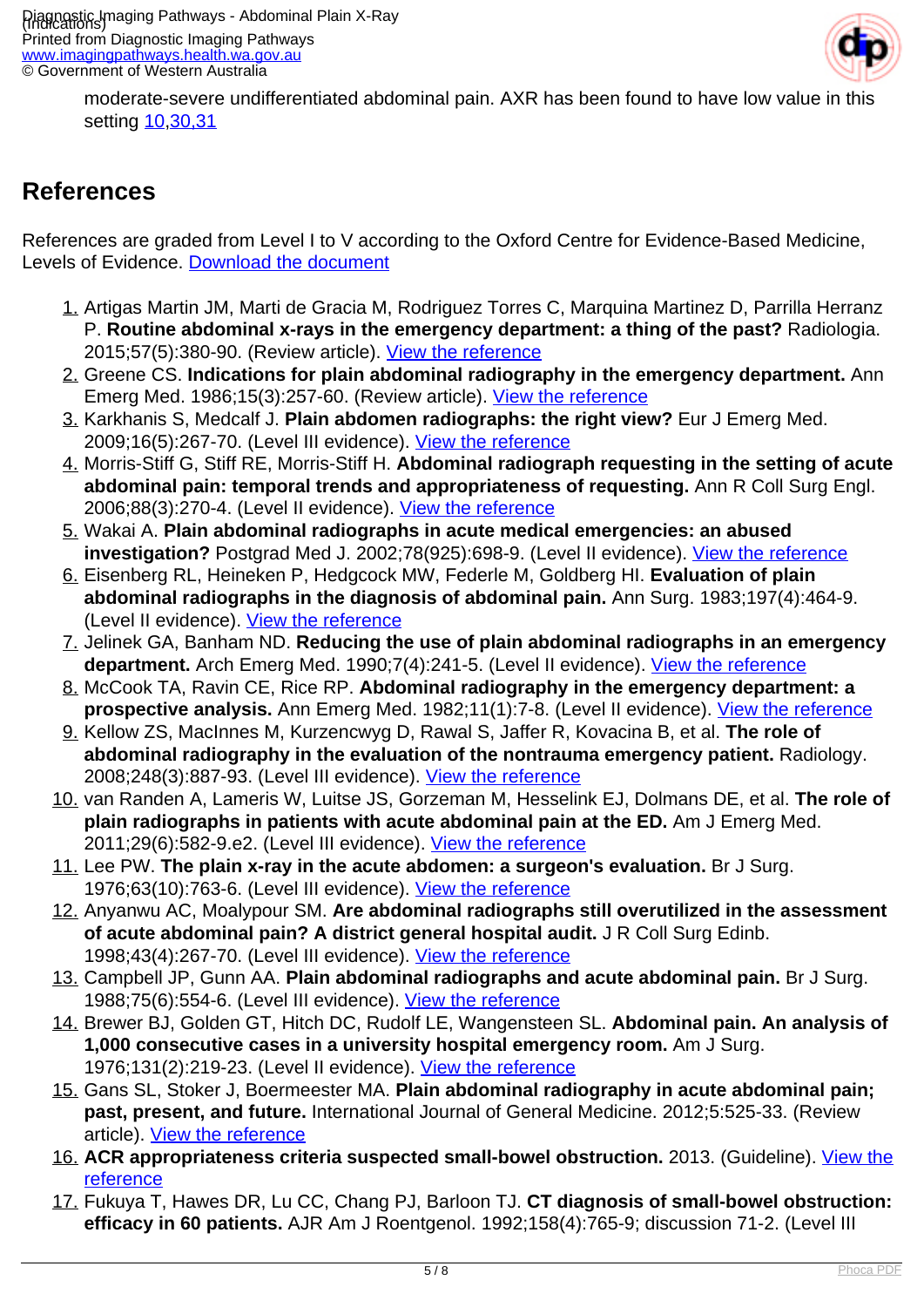

evidence). [View the reference](https://www.ncbi.nlm.nih.gov/pubmed/1546591)

- 18. Thompson WM, Kilani RK, Smith BB, Thomas J, Jaffe TA, Delong DM, et al. **Accuracy of abdominal radiography in acute small-bowel obstruction: does reviewer experience matter?** AJR Am J Roentgenol. 2007;188(3):W233-8. (Level II evidence). [View the reference](https://www.ncbi.nlm.nih.gov/pubmed/17312028)
- 19. Maglinte DD, Reyes BL, Harmon BH, Kelvin FM, Turner WW, Jr., Hage JE, et al. **Reliability and role of plain film radiography and CT in the diagnosis of small-bowel obstruction.** AJR Am J Roentgenol. 1996;167(6):1451-5. (Level II evidence). [View the reference](https://www.ncbi.nlm.nih.gov/pubmed/8956576)
- 20. Heinberg EM, Finan MA, Chambers RB, Bazzett LB, Kline RC. **Postoperative ileus on a gynecologic oncology service--do abdominal x-rays have a role?** Gynecol Oncol. 2003;90(1):158-62. (Level III evidence). [View the reference](https://www.ncbi.nlm.nih.gov/pubmed/12821357)
- 21. Ko YT, Lim JH, Lee DH, Lee HW, Lim JW. **Small bowel obstruction: sonographic evaluation.** Radiology. 1993;188(3):649-53. (Level II evidence). [View the reference](https://www.ncbi.nlm.nih.gov/pubmed/8351327)
- 22. Shrake PD, Rex DK, Lappas JC, Maglinte DD. **Radiographic evaluation of suspected small bowel obstruction.** Am J Gastroenterol. 1991;86(2):175-8. (Level III evidence). [View the reference](https://www.ncbi.nlm.nih.gov/pubmed/1992631)
- 23. Smith JE, Hall EJ. **The use of plain abdominal x rays in the emergency department.** Emerg Med J. 2009;26(3):160-3. (Review article). [View the reference](https://www.ncbi.nlm.nih.gov/pubmed/19234001)
- 24. Ahn SH, Mayo-Smith WW, Murphy BL, Reinert SE, Cronan JJ. **Acute nontraumatic abdominal pain in adult patients: abdominal radiography compared with CT evaluation.** Radiology. 2002;225(1):159-64. (Level III evidence). [View the reference](https://www.ncbi.nlm.nih.gov/pubmed/12355000)
- 25. Suri S, Gupta S, Sudhakar PJ, Venkataramu NK, Sood B, Wig JD. **Comparative evaluation of plain films, ultrasound and CT in the diagnosis of intestinal obstruction.** Acta Radiol. 1999;40(4):422-8. (Level II evidence). [View the reference](https://www.ncbi.nlm.nih.gov/pubmed/10394872)
- 26. Loughborough W. **Development of a plain radiograph requesting algorithm for patients presenting with acute abdominal pain.** Quantitative Imaging in Medicine and Surgery. 2012;2(4):239-44. (Guidelines). [View the reference](http://www.ncbi.nlm.nih.gov/pmc/articles/PMC3533591/)
- 27. **ACR appropriateness criteria acute onset flank pain suspicion of stone disease (urolithiasis).** 2015. (Guideline). [View the reference](https://www.acr.org/Clinical-Resources/ACR-Appropriateness-Criteria)
- 28. **ACR-SPR practice parameter for the performance of abdominal radiography.** 2016. (Guideline). [View the reference](https://www.acr.org/Clinical-Resources/Practice-Parameters-and-Technical-Standards/Practice-Parameters-by-Organ-or-Body-System)
- 29. ACR appropriateness criteria. Acute nonlocalized abdominal pain. 2018. (Guideline). [View the](https://www.acr.org/Clinical-Resources/ACR-Appropriateness-Criteria) **[reference](https://www.acr.org/Clinical-Resources/ACR-Appropriateness-Criteria)**
- 30. Haller O, Karlsson L, Nyman R. **Can low-dose abdominal CT replace abdominal plain film in evaluation of acute abdominal pain?** Ups J Med Sci. 2010;115(2):113-20. (Level II-III evidence). [View the reference](http://www.ncbi.nlm.nih.gov/pmc/articles/PMC2853788/)
- 31. Laméris W, van Randen A, van Es HW, van Heesewijk JPM, van Ramshorst B, Bouma WH, et al. **Imaging strategies for detection of urgent conditions in patients with acute abdominal pain:** diagnostic accuracy study. BMJ. 2009;338 (Level III evidence). [View the reference](https://www.bmj.com/content/bmj/338/bmj.b2431.full.pdf)
- 32. Nguyen LK, Wong DD, Fatovich DM, Yeung JM, Persaud J, Wood CJ, et al. **Low-dose computed tomography versus plain abdominal radiography in the investigation of an acute abdomen.** ANZ J Surg. 2012;82(1-2):36-41. (Level II evidence). [View the reference](https://www.ncbi.nlm.nih.gov/pubmed/22507493)
- 33. Chiu YH, Chen JD, Tiu CM, Chou YH, Yen DH, Huang CI, et al. **Reappraisal of radiographic signs of pneumoperitoneum at emergency department.** Am J Emerg Med. 2009;27(3):320-7. (Level III evidence). [View the reference](https://www.ncbi.nlm.nih.gov/pubmed/19328377)
- 34. Li Y, Song J, Lin N, Zhao C. **Computed tomography scan is superior to x-ray plain film in the diagnosis of gastrointestinal tract perforation.** Am J Emerg Med. 2015;33(3):480.e3-5. (Review article). [View the reference](https://www.ncbi.nlm.nih.gov/pubmed/25239695)
- 35. Levine MS, Scheiner JD, Rubesin SE, Laufer I, Herlinger H. **Diagnosis of pneumoperitoneum on supine abdominal radiographs.** AJR Am J Roentgenol. 1991;156(4):731-5. (Level III evidence). [View the reference](https://www.ncbi.nlm.nih.gov/pubmed/2003436)
- 36. **ACR appropriateness criteria blunt abdominal trauma.** 2012. (Guideline). [View the reference](https://www.acr.org/Clinical-Resources/ACR-Appropriateness-Criteria)
- 37. Rao SS, Ozturk R, Laine L. **Clinical utility of diagnostic tests for constipation in adults: a**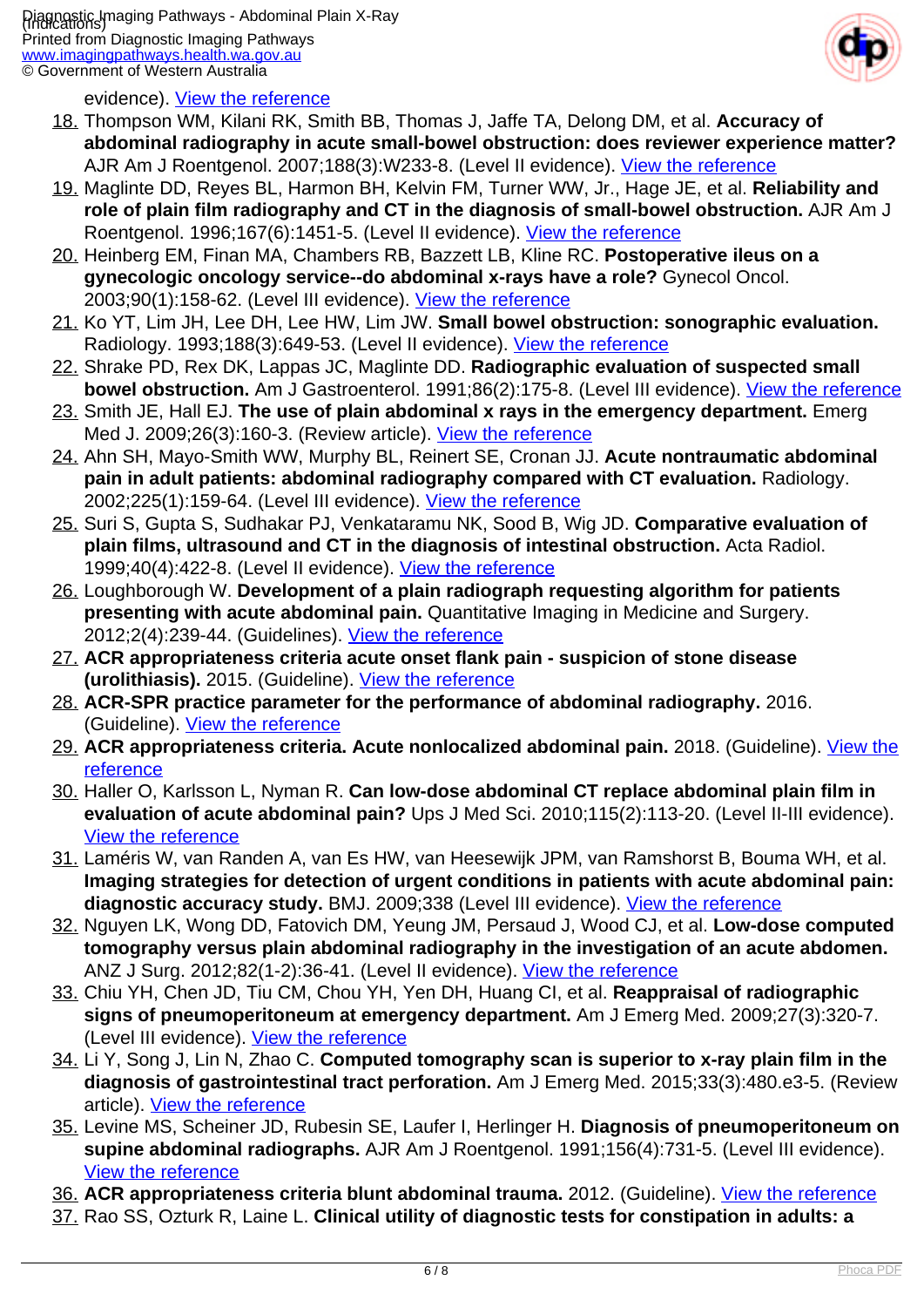

**systematic review.** Am J Gastroenterol. 2005;100(7):1605-15. (Review article). [View the](https://www.ncbi.nlm.nih.gov/pubmed/15984989) [reference](https://www.ncbi.nlm.nih.gov/pubmed/15984989)

- 38. Nagaviroj K, Yong WC, Fassbender K, Zhu G, Oneschuk D. **Comparison of the Constipation Assessment Scale and plain abdominal radiography in the assessment of constipation in** advanced cancer patients. J Pain Symptom Manage. 2011;42(2):222-8. (Level III evidence). [View](https://www.ncbi.nlm.nih.gov/pubmed/21458216) [the reference](https://www.ncbi.nlm.nih.gov/pubmed/21458216)
- 39. Udayasankar UK, Li J, Baumgarten DA, Small WC, Kalra MK. **Acute abdominal pain: value of non-contrast enhanced ultra-low-dose multi-detector row CT as a substitute for abdominal** radiographs. Emergency radiology. 2009;16(1):61-70. (Level III evidence). [View the reference](https://www.ncbi.nlm.nih.gov/pubmed/18597128)
- 40. Alshamari M, Norrman E, Geijer M, Jansson K, Geijer H. **Diagnostic accuracy of low-dose CT compared with abdominal radiography in non-traumatic acute abdominal pain: prospective** study and systematic review. Eur Radiol. 2016;26(6):1766-74. (Level II-III evidence). <u>View the</u> [reference](https://www.ncbi.nlm.nih.gov/pubmed/26385800)
- 41. Poletti PA, Becker M, Becker CD, Halfon Poletti A, Rutschmann OT, Zaidi H, et al. **Emergency assessment of patients with acute abdominal pain using low-dose CT with iterative reconstruction: a comparative study.** Eur Radiol. 2017;27(8):3300-9. (Level II evidence). [View](https://www.ncbi.nlm.nih.gov/pubmed/28083698) [the reference](https://www.ncbi.nlm.nih.gov/pubmed/28083698)

### **Information for Consumers**

| Information from this website                                                  | Information from the Royal<br><b>Australian and New Zealand</b><br><b>College of Radiologists' website</b> |
|--------------------------------------------------------------------------------|------------------------------------------------------------------------------------------------------------|
| <b>Radiation Risks of X-rays and Scans</b><br><b>Plain Radiography (X-ray)</b> | <b>Plain Radiography/X-rays</b>                                                                            |

#### **Copyright**

© Copyright 2015, Department of Health Western Australia. All Rights Reserved. This web site and its content has been prepared by The Department of Health, Western Australia. The information contained on this web site is protected by copyright.

#### **Legal Notice**

Please remember that this leaflet is intended as general information only. It is not definitive and The Department of Health, Western Australia can not accept any legal liability arising from its use. The information is kept as up to date and accurate as possible, but please be warned that it is always subject to change

#### **File Formats**

.